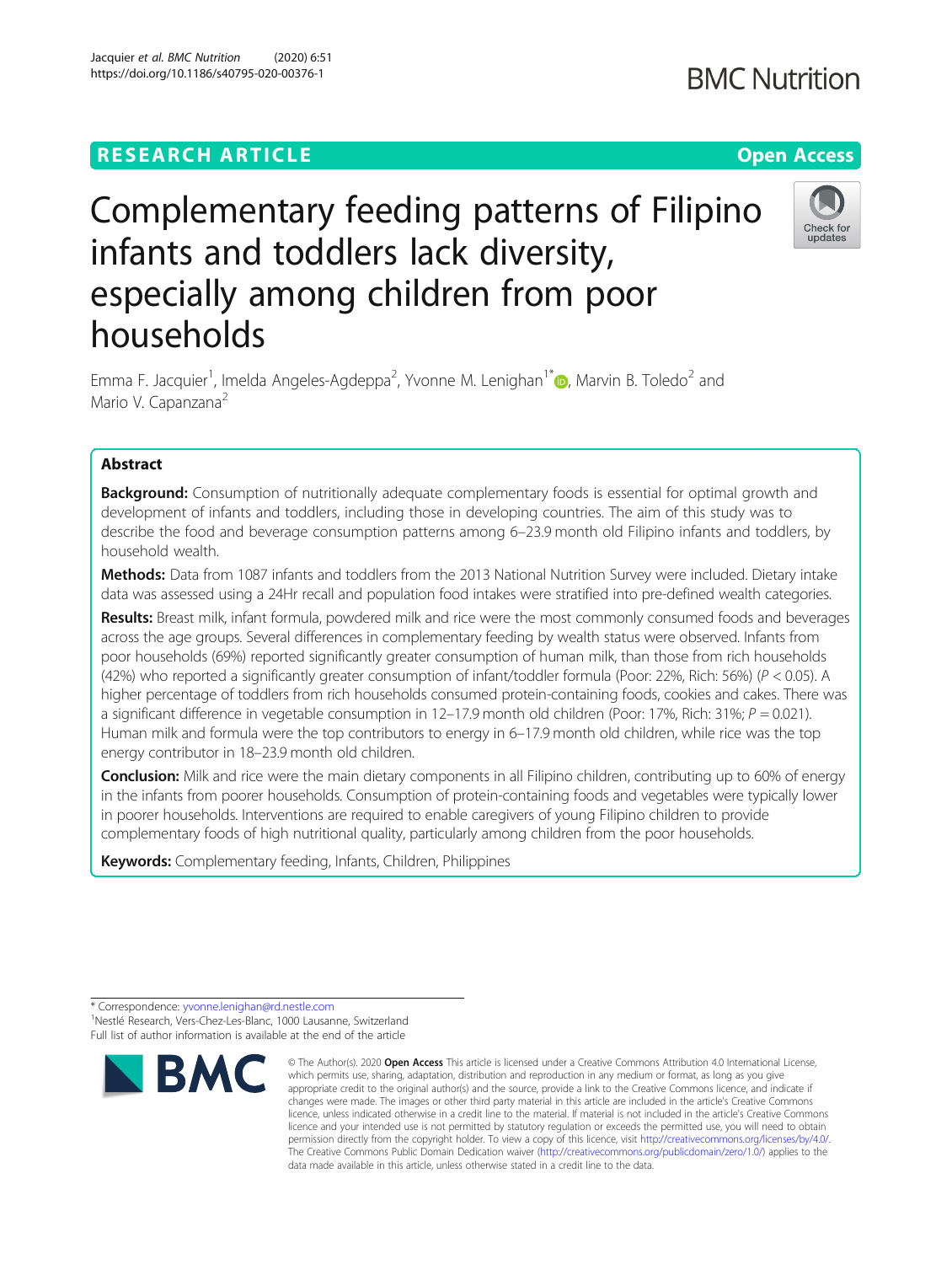## Key messages

A greater number of mothers from the poor households complied with the WHO recommendation to breastfeed, and children from the poor households were breastfed for longer than the rich households.

Milk consumption among older toddlers in the poor and middle wealth households decreased with age compared to toddlers from the rich households.

Consumption of nutrient poor foods is more common among infants and toddlers from the low wealth households compared to those from the rich households.

## Background

The nutritional quality of appropriate complementary foods is an important factor in the healthy growth and development of infants and young children [\[1](#page-8-0)]. During this period of early childhood, dietary habits and preferences begin to form, and caregivers must pay special attention to the choices and quality of foods offered to meet nutritional needs of the growing child. However, access to a variety of affordable and nutritious complementary foods may be challenging for households of limited means. Socioeconomic status has been recognised as a determinant of health [[2\]](#page-8-0) and individuals with higher socioeconomic status are more likely to have access to, and consume, healthier diets [\[3](#page-8-0)]. Hence, guidelines for complementary feeding aimed at low- and middle-income countries encourage feeding practices that promote consumption of nutrient dense foods  $[1]$  $[1]$ .

Despite the economic growth of the Philippines over recent years, the National Nutrition Survey (NNS) reported that among infants aged 1 year old about 36.2% of children are stunted and that 20.8% are underweight [[4\]](#page-8-0). There is also a high prevalence of anaemia (40.5%) in infants aged 6 months to less than 1 year  $[4]$  $[4]$ . Indeed, studies from the Philippines found that inadequate nutrient intakes in Filipino schoolchildren were more marked among those from poor families. Infants and young children in the Philippines also had a high prevalence of inadequate nutrient intakes [[5\]](#page-8-0).

At present, there has been no comprehensive assessment of socioeconomic differences in complementary feeding patterns in a nationally representative sample of Filipino infants and toddlers. Regional studies conducted to date have focused on sub-populations in Cebu and urban areas  $[6-10]$  $[6-10]$  $[6-10]$  $[6-10]$  $[6-10]$  and report sub-optimal nutrient intakes during the complementary feeding period. Furthermore, an association between complementary feeding practices and anaemia, stunting, iron and vitamin A deficiencies have also been identified [\[7](#page-8-0)]. The aim of this study was to describe the food and beverage consumption patterns among 6–23.9 month old Filipino infants and toddlers, and the associated impact on nutrient intakes, by household wealth status. This study provides

novel results on the role of household wealth in determining nutrient adequacy in this vulnerable population.

## Methods

## **Participants**

The National Nutrition Survey (NNS) is a nationally representative, cross-sectional, epidemiological survey of the health and nutritional status of the Filipino population. The survey covers all 17 regions and 80 provinces of the country and applies a three-stage sampling system which enables full geographical coverage in both rural and urban areas. Survey response rate was high (87.7%) among the 35, 825 households surveyed. This study includes 1087 infants and young children aged 6–23.9 months who participated in the 2013 NNS in the Philippines. The protocol and survey instruments were approved by the Ethics committee of the Food and Nutrition Research Institute (FNRI) and informed consent was obtained from all households that participated. Anthropometric data (height, length and weight) were measured in the participant's home, and the World Health Organization-Child Growth Standards were used to assess the nutritional status of the children, based on weight and height measurements. The socioeconomic status of the household was determined based on the possession of certain items e.g. vehicles, gadgets and household appliances. This data was then applied to classify households into wealth categories [\[4](#page-8-0)]. For the purpose of the food group analysis, the population was split into three categories; poor, middle and rich, however, for the in-depth analysis on usual nutrient intakes the poor and rich categories were further characterised into poor, poorest, rich and richest.

## Dietary intake data collection

A full description of the methods of the Filipino 2013 NNS has been previously described [4, 5). All dietary interviews were carried out in-person with the primary caregiver of the child. Trained dietitians collected data on all foods and beverages consumed using a structured 24 hour (Hr) dietary recall. A single 24 Hr recall is not reflective of habitual intakes of a person, however evidence suggests that two 24 Hr recalls in a proportion of the population can provide an approximate measure of habitual/long-term diet. Therefore, a second 24Hr recall was collected on a non-consecutive day from 50% of the households and was used to estimate usual nutrient intakes. Usual intakes were calculated using SAS software and the validated National Cancer Institute (NCI) method to calculate usual intakes was applied to calculate means and standard deviations [\[11,](#page-8-0) [12](#page-8-0)]. This method has been validated [\[13](#page-8-0), [14\]](#page-8-0) and is considered to be reflective of long term intakes within a given time period e.g. childhood. Amounts of foods and beverages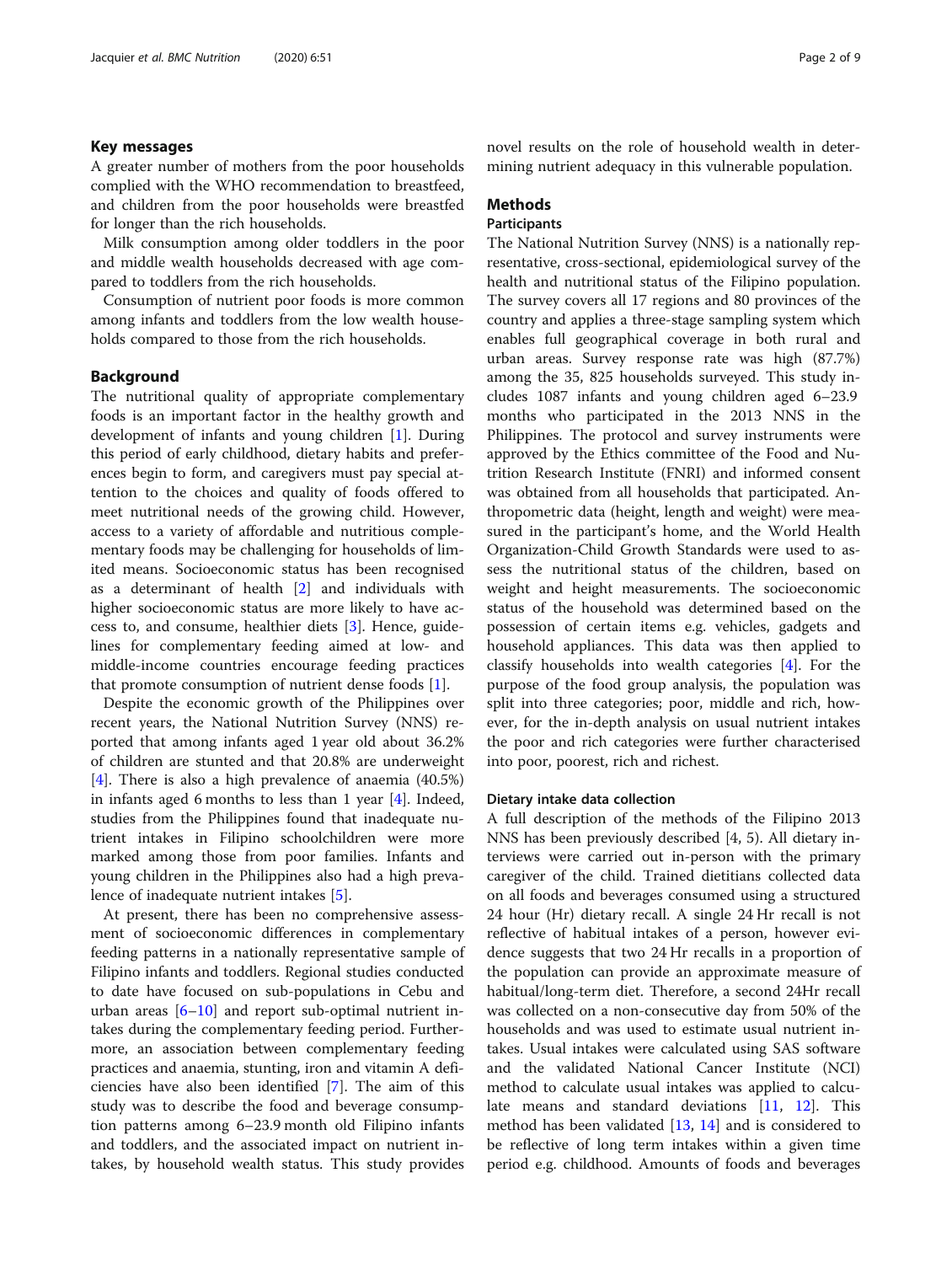were estimated using common household measures, and were converted into grams using a portion-to-weight list developed by FNRI for the survey.

The Individual Dietary Evaluation System (IDES), developed by FNRI, was used to process the dietary records and to estimate nutrient intakes from the 24Hr recalls [[5\]](#page-8-0). Quality control of the data collected occurred at both the food level (amounts reported and coding to appropriate food groups) and at nutrient level to exclude implausible intakes [[15](#page-8-0)]. Breast milk consumption was estimated using the child's age and assigned volumes as in other national nutrition surveys of the infant population [\[16\]](#page-8-0). Foods were assigned to a food grouping system consisting of 85 food groups similar to those used in other dietary intake surveys of the infant and toddler population but adapted to include foods common in the local food culture [[16\]](#page-8-0).

## Statistical methods

The percentage of infants and young children consuming each food group was calculated by wealth category, as previously described [\[5](#page-8-0)]. The percent contribution of energy from food groups was calculated, at the population level, by summing the energy provided by each food group and dividing by the total energy intake by age and wealth category. Chi-squared tests were applied to examine the relationships between age, household wealth category and food group consumption. Usual nutrient intakes were estimated using the PC-SIDE software (Version 1.0) developed by Iowa State University (Ames, IA, USA) and data were analysed using Stata Version 13 (StataCorp, College Station, TX, USA). Since dietary variety increases at 12 months of age when children are eating more foods of the family table, the decision was taken to examine nutrient intakes starting from 12 months and also to examine, more closely, usual nutrient intakes by household wealth status.

## Results

The characteristics of the study population are presented in Table 1. The population was split almost equally by gender and age. In terms of wealth status the population was divided as follows; 50% from poor households; 20% from middle-class households and 30% from rich households. Additionally, approximately 54% of the children were from urban areas, and 46% resided from a rural setting. Approximately 5–6% of the children were underweight, 5–11% stunted, 2–4% wasted, and 4% overweight.

## Milk types by age and household wealth category

The percent of consumers by milk types and by wealth category is presented in Table [2.](#page-3-0)

|  |                  | <b>Table 1</b> Sample demographics of the 6-23.9 month Filipinc |  |  |  |
|--|------------------|-----------------------------------------------------------------|--|--|--|
|  | study population |                                                                 |  |  |  |

|                    | Percent |
|--------------------|---------|
| Gender             |         |
| Boy                | 50.1    |
| Girl               | 49.9    |
| Age                |         |
| 6-11.9 months old  | 33.0    |
| 12-17.9 months old | 33.0    |
| 18-23.9 months old | 34.0    |
|                    |         |
| Wealth categories  |         |
| Poor               | 50.0    |
| Middle             | 20.1    |
| Rich               | 29.9    |
| Region             |         |
| Urban              | 54.1    |
| Rural              | 45.9    |
| Anthropometry      |         |
| Underweight        | 16.6    |
| Stunting           | 22.8    |
|                    | 8.5     |
| Wasting            |         |
| Normal weight      | 48.1    |
| Overweight         | 3.9     |

Among 6–11.9 month old infants, there were significant differences by wealth status. Breast milk was consumed by 69% of infants from the poor households, compared to 42% in the rich households  $(P < 0.001)$ . In contrast, infant formula was consumed by 22% of 6– 11.9 month old infants from the poor households and 56% of children from rich households  $(P < 0.001)$ . Breast milk was consumed by 54% of 12–17.9 month olds from the poor households, compared to 24% from the rich households (P < 0.001). Powdered milk was consumed by 34% of children from the poor households in this age group, compared to 15% from the rich households ( $P =$ 0.001). Toddler/preschooler formula was consumed by 10% of 12–17.9 month olds from the poor households, and 47% from the rich households  $(P < 0.001)$ . In the older age group (18–23.9 month olds), the percentage of milk (all types) consumers in the poor and middle households were lower than those from rich households  $(P < 0.001)$ . There was a wide variation in breast milk consumption in 18–23.9 month old children, ranging from 35% in children from the poor households to 19% from the rich households. Similar to the younger group, toddler/preschooler formula was consumed by 7% of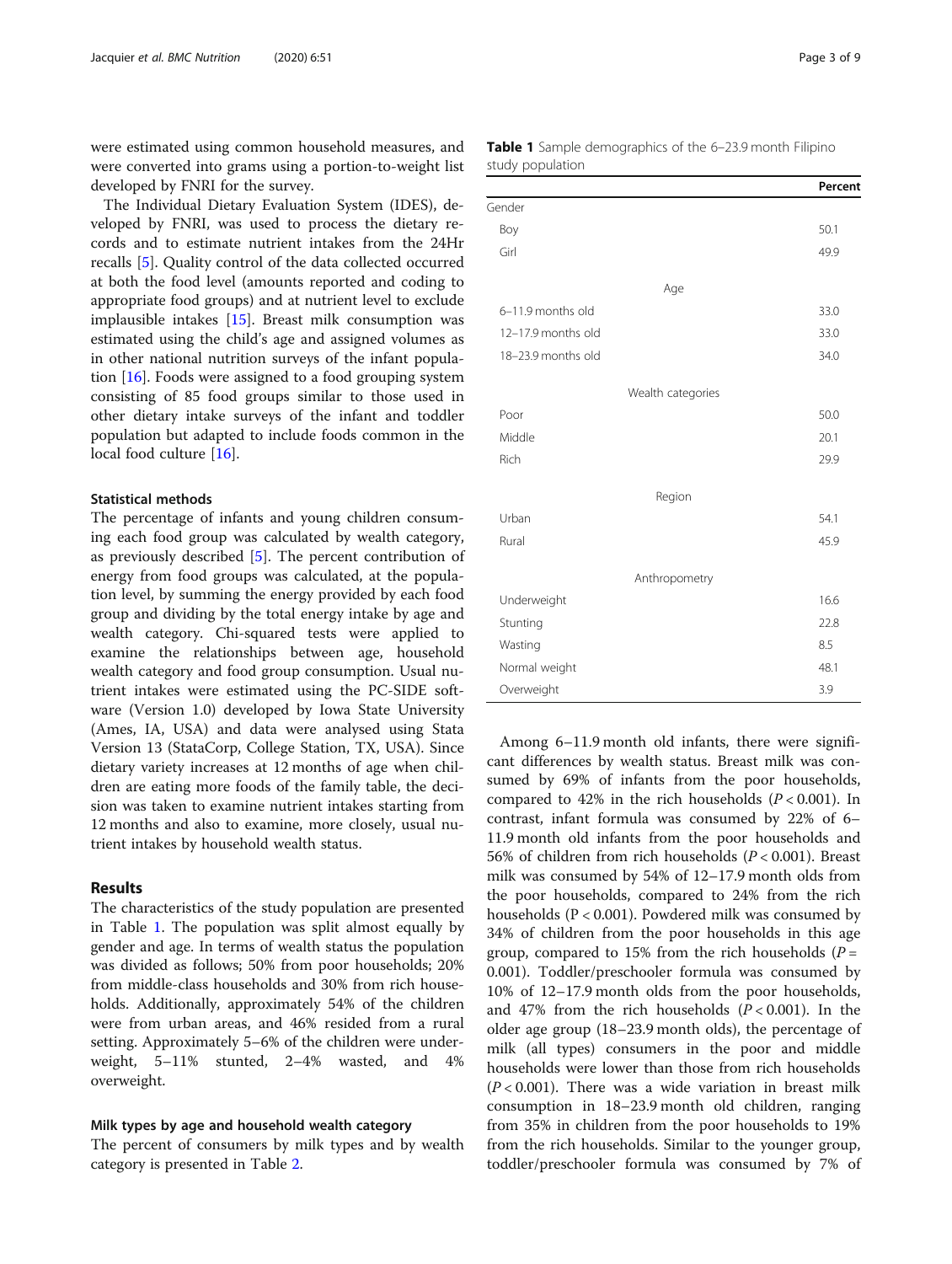<span id="page-3-0"></span>Table 2 Milk consumption (expressed as percent consuming) of Filipino 6-23 month olds, by wealth category

|                     | $6 - 11.9$ mo |          |                   | 12-17.9 mo |                |          |                | 18-23.9 mo |             |          |                          |         |
|---------------------|---------------|----------|-------------------|------------|----------------|----------|----------------|------------|-------------|----------|--------------------------|---------|
|                     | Poorest       | Middle   | <b>Richest</b>    |            | <b>Poorest</b> | Middle   | <b>Richest</b> |            | Poorest     | Middle   | <b>Richest</b>           |         |
|                     | $n = 170$     | $n = 71$ | $n = 105$ $P^{T}$ |            | $n = 183$      | $n = 68$ | $n = 101$ $PT$ |            | $n = 175$   | $n = 74$ | $n = 114$ P <sup>t</sup> |         |
| All milk            | 96            | 100      | 98                | 0.162      | 91             | 93       | 97             | 0.204      | 70          | 81       | 95                       | < 0.001 |
| Breast milk         | 69            | 63       | 42                | < 0.001    | 54             | 44       | 24             | < 0.001    | 35          | 27       | 19                       | 0.061   |
| Powdered milks      | 17            | 24       | 18                | 0.449      | 34             | 19       | 15             | 0.001      | 34          | 42       | 29                       | 0.242   |
| Formula             | 25            | 31       | 62                | < 0.001    | 13             | 40       | 61             | < 0.001    |             | 23       | 48                       | < 0.001 |
| Infant              | 22            | 31       | 56                | < 0.001    | 3              | 9        | 15             | 0.001      | $\mathbf 0$ |          | 5                        | 0.076   |
| Toddler/preschooler | 4             | $\circ$  |                   | 0.088      | 10             | 31       | 47             | < 0.001    |             | 22       | 43                       | < 0.001 |

† Chi-square test for independence between wealth groups, P < 0.05 considered significant

18–23.9 month olds from the poor households, compared to 43% from the rich households (P < 0.001).

### Food groups by age and household wealth category

There were notable differences in food group consumption by wealth status among 6–11.9 month old infants (Table 3). Infant cereal (grain-based cereal with nutrient fortification) was consumed by 7% of 6–11.9 month old infants from the poor households, compared to 23% of infants from the middle-class households and 19% from the rich households ( $P = 0.001$ ). Among 12–17.9 month old

children, consumption of eggs was greater in middle and rich households ( $P = 0.015$ ). Consumption of cookies and cakes was higher in 12–17.9 month old children from rich households, while sugar sweetened beverage (SSBs) consumption was higher in infants from the poor households  $(P < 0.05)$ . There was no significant difference in rice consumption between the age or wealth groups, however consumption of bread and noodles were greater among 12– 17.9 month old toddlers from the rich households, compared to the poor households  $(P < 0.05)$ . Protein-rich foods were more likely to be consumed by 12–17.9 month old toddlers from the rich households; pork (13% rich, 2%

Table 3 Food consumption (expressed as percent consuming) of Filipino 6-23.9 month olds, by wealth category

|                                  | 6-11.9 mo      |                |                | 12-17.9 mo    |                |                |                | 18-23.9 mo    |                |             |                |               |
|----------------------------------|----------------|----------------|----------------|---------------|----------------|----------------|----------------|---------------|----------------|-------------|----------------|---------------|
|                                  | Poor           | Middle         | Rich           |               | Poor           | Middle         | Rich           |               | Poor           | Middle      | Rich           |               |
|                                  | $n = 170$      | $n = 71$       | $n = 105$      | $P^{\dagger}$ | $n = 183$      | $n = 68$       | $n = 101$      | $P^{\dagger}$ | $n = 175$      | $n = 74$    | $n = 114$      | $P^{\dagger}$ |
| Rice                             | 72             | 68             | 66             | 0.548         | 89             | 85             | 91             | 0.545         | 86             | 93          | 92             | 0.272         |
| Grain-based mixed dishes         | 11             | 11             | 6              | 0.279         | 9              | 19             | 10             | 0.065         | $\overline{4}$ | 10          | 9              | 0.403         |
| Corn grits                       | 7              | 3              | $\overline{2}$ | 0.102         | 8              | $\overline{4}$ | $\overline{2}$ | 0.096         | 11             | 3           | $\overline{2}$ | 0.014         |
| Infant cereal                    | 7              | 23             | 19             | 0.001         | $\overline{0}$ | $\overline{2}$ | $\overline{4}$ | 0.022         | $\overline{0}$ | $\mathbf 0$ | $\mathbf{0}$   | -             |
| Bread                            | 7              | 4              | 12             | 0.118         | 11             | 18             | 25             | 0.011         | 23             | 30          | 27             | 0.639         |
| Noodles                          | 7              | 3              | 5              | 0.388         | 11             | 21             | 27             | 0.011         | 26             | 23          | 18             | 0.469         |
| Vegetables                       | 11             | 9              | 13             | 0.603         | 17             | 27             | 31             | 0.021         | 34             | 31          | 27             | 0.630         |
| Fruits                           | 9              | 7              | $\overline{2}$ | 0.071         | 14             | 10             | 15             | 0.621         | 16             | 14          | 18             | 0.741         |
| Fish                             | 12             | 9              | 8              | 0.484         | 29             | 34             | 21             | 0.146         | 45             | 41          | 33             | 0.247         |
| Eggs                             | 11             | 6              | 11             | 0.372         | 13             | 22             | 27             | 0.015         | 18             | 16          | 25             | 0.314         |
| Sausages/luncheon meats          | $\overline{4}$ | $\overline{4}$ | $\overline{4}$ | 0.988         | 6              | 13             | 18             | 0.009         | 6              | 12          | 25             | 0.002         |
| Pork                             | 4              | 1              | 6              | 0.363         | $\overline{2}$ | $\overline{7}$ | 13             | 0.001         | 8              | 12          | 18             | 0.206         |
| Chicken                          | $\overline{2}$ | 1              | $\overline{2}$ | 0.969         | 6              | $\overline{7}$ | 12             | 0.172         | 7              | 10          | 16             | 0.186         |
| Cookies                          | 21             | 21             | 35             | 0.022         | 24             | 32             | 24             | 0.360         | 18             | 38          | 22             | 0.017         |
| Sugar sweetened beverages (SSBs) | 9              | 3              | 5              | 0.159         | 24             | 6              | 13             | 0.002         | 20             | 24          | 23             | 0.813         |
| Table sugar                      | 2              | 1              | $\overline{2}$ | 0.969         | $\overline{4}$ | $\overline{4}$ | $\overline{2}$ | 0.661         | 5              | 8           | 6              | 0.824         |
| Crackers                         |                | 17             | 6              | 0.020         | 18             | 19             | 21             | 0.871         | 18             | 19          | 14             | 0.589         |
| Cakes                            | $\overline{2}$ | 6              | 10             | 0.007         | - 9            | $\overline{4}$ | 12             | 0.209         | 5              | 8           | 18             | 0.028         |

† Chisquare test for independence between wealth groups, P < 0.05 considered significant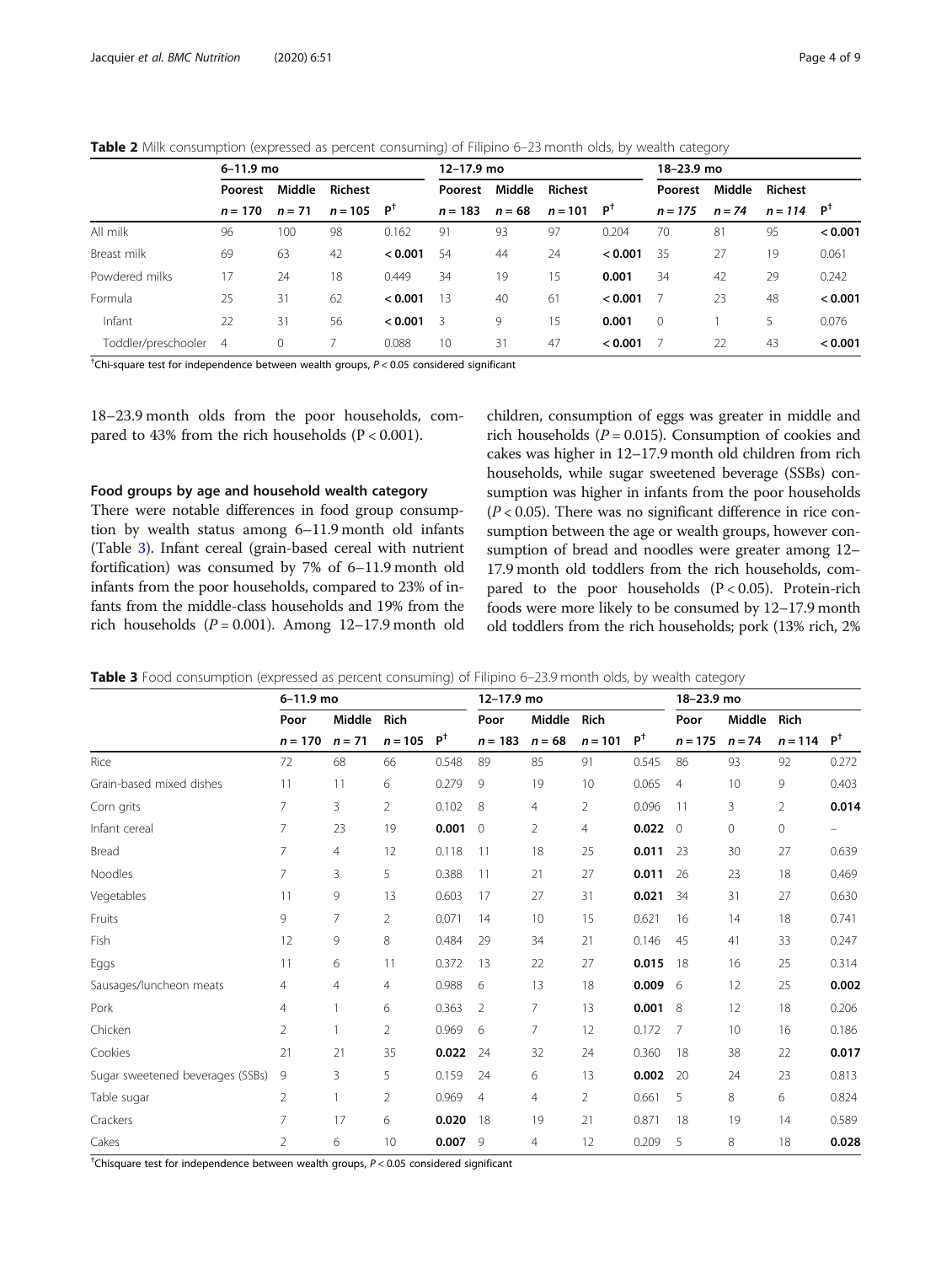poor), sausages/luncheon meat (18% rich, 6% poor) and eggs (27% rich, 13% poor) ( $P < 0.05$ ). Vegetable consumption was significantly greater among toddlers from the rich households  $(P = 0.021)$ . While, percentage consumption of SSBs was greater among 12–17.9 month olds from the poor households (24%) compared to the rich households  $(13%)$   $(P = 0.002)$ . Similar consumption patterns of rice and grits were observed among the 12–17.9 month old and 18–23.9 month old toddlers. A greater percentage of 18–23.9 month old toddlers from richer households consumed sausages/luncheon meat compared to those from middle-income and poorer households  $(P = 0.002)$ . There was an apparent difference in consumption of cookies ( $P = 0.017$ ) and cakes ( $P = 0.028$ ) also, with 38% of 18–23.9 month old toddlers from middle households consuming cookies and 18% of toddlers from the rich households consuming cakes.

## Total daily energy intakes by age and household wealth category

The contribution of food to daily energy intakes by wealth status are presented in Fig. 1. Among 6–11.9 month olds, breast milk was the greatest contributor to energy intakes in infants from the poor households (44%). In contrast, infant formula provided the greatest energy contribution in 6–11.9 month old infants from the rich households (50%). Rice provided 16% of energy intakes in poor households, compared to 8% in infants from rich households, while infant cereal provided greater contributions in 6–11.9 month old infants from rich households than the poorer households.

Similar to the 6–11.9 month old infants, breast milk (27%) and rice (23%) were the greatest contributors to energy intakes in 12–17.9 month old toddlers from the poor households, while toddler/preschooler formula (26%) and rice (16%) were the greatest contributors to energy intakes in toddlers from rich households. Powdered milk contributed to 16% of energy intakes in 12– 17.9 month old toddlers in the poor households, compared to 8% of intakes in the rich households, and infant formula contributed to 11% of energy in the rich households, compared to 3% in the poor households. Rice provided the greatest energy contributions in 18–23.9 month old toddlers from the poor households (32%), with toddler formula providing the greatest contributions in the rich households (19%). Breast milk (16%) and powdered milks (11%) were the second and third highest contributors in the poor households, compared to rice (18%) and powdered milks (15%) in the rich households. Bread and noodles contributed to energy intakes across the three wealth groups.

## Usual nutrient intakes in 12–23.9mo toddlers by household wealth category

The usual nutrient intakes of 12–23.9mo toddlers are presented in Table [4.](#page-5-0) Protein and total fat intakes were higher in toddlers from the rich and richest households, both in grams/day and as a percentage of total energy. Intakes of vitamin C, riboflavin, niacin, vitamin  $B_6$ , folate, vitamin  $B_{12}$ , vitamin D and vitamin E were higher among toddlers from the wealthiest households. Similarly, intakes of calcium, iron,

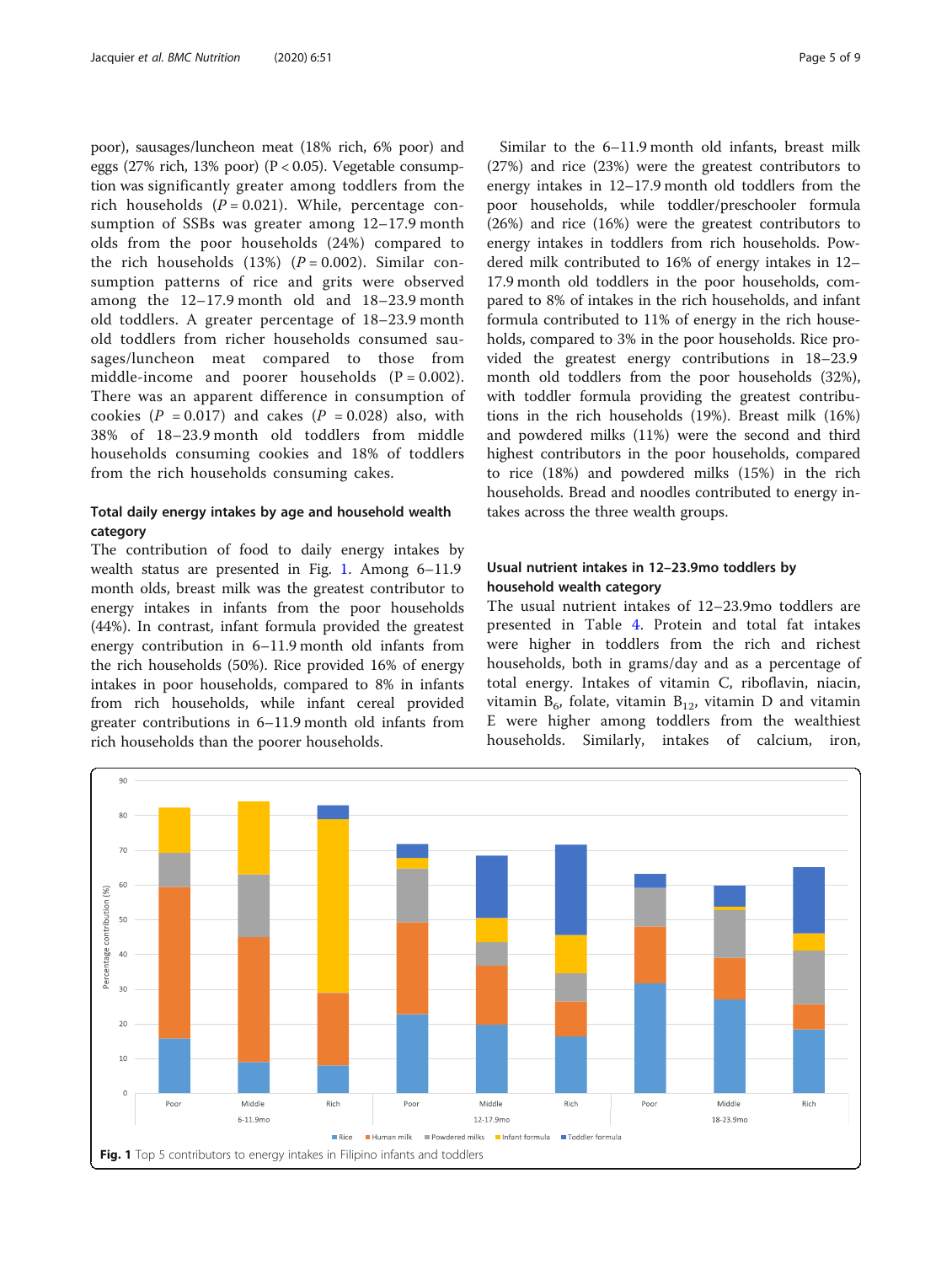<span id="page-5-0"></span>

| Table 4 Usual nutrient intakes in a subpopulation of Filipino 12-23.9 month old children, by wealth category |  |  |
|--------------------------------------------------------------------------------------------------------------|--|--|
|--------------------------------------------------------------------------------------------------------------|--|--|

|                               | Poorest          | Poor             | Middle           | Rich             | <b>Richest</b>   |
|-------------------------------|------------------|------------------|------------------|------------------|------------------|
|                               | $n = 208$        | $n = 141$        | $n = 139$        | $n = 116$        | $n = 92$         |
| Carbohydrate (q/d)            | $108.2 \pm 3.3$  | $109.2 \pm 4.1$  | $112.4 \pm 4.2$  | $114 \pm 4.3$    | $116 \pm 4.4$    |
| Total sugars (g/d)            | $31.3 \pm 1.3$   | $33 \pm 1.6$     | $30.8 \pm 1.5$   | $33.7 \pm 2.6$   | $29.3 \pm 2.5$   |
| Dietary fiber (g/d)           | $2.3 \pm 0.1$    | $2.2 \pm 0.1$    | $2.3 \pm 0.1$    | $2.4 \pm 0.1$    | $2.4 \pm 0.2$    |
| Protein (q/d)                 | $19 \pm 0.6$     | $22.8 \pm 1$     | $21.8 \pm 0.8$   | $27.5 \pm 1.3$   | $27.7 \pm 1.4$   |
| Total fat (q/d)               | $19.7 \pm 0.6$   | $25 \pm 1$       | $24 \pm 0.9$     | $30.5 \pm 1.5$   | $31.6 \pm 1.5$   |
| SFA (g)                       | $8.7 \pm 2.6$    | $8 \pm 0.4$      | $8 \pm 0.4$      | $9.4 \pm 0.5$    | $8.1 \pm 0.6$    |
| MUFA (q)                      | $5.6 \pm 0.2$    | $8.4 \pm 0.6$    | $6.4 \pm 0.4$    | $9.7 \pm 0.8$    | $6.9\,\pm\,0.6$  |
| PUFA (q)                      | $1.7 \pm 0.1$    | $2.7 \pm 0.2$    | $2.1\,\pm\,0.1$  | $2.9\,\pm\,0.2$  | $2.2 \pm 0.2$    |
| As percentage of total energy |                  |                  |                  |                  |                  |
| Carbohydrate (%)              | $62.5 \pm 0.7$   | $58 \pm 0.7$     | $59.8\,\pm\,0.6$ | $55.2 \pm 0.9$   | $54.5 \pm 0.9$   |
| Protein (%)                   | $11.2 \pm 0.2$   | $11.8 \pm 0.2$   | $11.4 \pm 0.2$   | $12.8 \pm 0.3$   | $12.6 \pm 0.3$   |
| Total Fat (%)                 | $26.2 \pm 0.7$   | $29.9 \pm 0.6$   | $29.7 \pm 0.6$   | $31.9 \pm 0.8$   | $32.6 \pm 0.7$   |
| <b>Vitamins</b>               |                  |                  |                  |                  |                  |
| Vitamin A (µgRE/d)            | $195.7 \pm 12.2$ | $315 \pm 31.1$   | $197.1 \pm 18.6$ | $335.4 \pm 40$   | $159.8 \pm 27.2$ |
| Vitamin C (mg/d)              | $21.2 \pm 1$     | $23.7 \pm 1.8$   | $32.2 \pm 2.9$   | $37.7 \pm 3$     | $55.7 \pm 4.4$   |
| Thiamine (mg/d)               | $0.3 \pm 0.02$   | $0.4 \pm 0.02$   | $0.4 \pm 0.03$   | $0.5 \pm 0.03$   | $0.7 \pm 0.05$   |
| Riboflavin (mg/d)             | $0.5 \pm 0.03$   | $0.8 \pm 0.07$   | $0.7 \pm 0.1$    | $1.1 \pm 0.1$    | $1.2 \pm 0.1$    |
| Niacin (mg/d)                 | $4.2 \pm 0.1$    | $4.4 \pm 0.2$    | $5.3 \pm 0.3$    | $5.8 \pm 0.3$    | $7.7 \pm 0.5$    |
| Vitamin B6 (mg)               | $0.3 \pm 0.02$   | $0.6 \pm 0.1$    | $0.5 \pm 0.03$   | $0.6 \pm 0.05$   | $1.1 \pm 0.1$    |
| Folate ( $DFE \mu q$ )        | $92.9 \pm 6.2$   | $85.4 \pm 4.7$   | $118.6 \pm 9.3$  | $107.8 \pm 8.2$  | $161.9 \pm 14$   |
| Vitamin B12 (mg)              | $0.9 \pm 0.04$   | $0.8 \pm 0.1$    | $1.1 \pm 0.1$    | $1.2 \pm 0.1$    | $1.6 \pm 0.1$    |
| Vitamin D (mg)                | $1.2 \pm 0.1$    | $1.4 \pm 0.2$    | $2.5 \pm 0.2$    | $2.7 \pm 0.3$    | $5.2 \pm 0.7$    |
| Vitamin E (mg)                | $1.5 \pm 0.1$    | $1.5 \pm 0.1$    | $2.5 \pm 0.3$    | $2.1 \pm 0.2$    | $3.6 \pm 0.4$    |
| <b>Minerals</b>               |                  |                  |                  |                  |                  |
| Calcium (mg/d)                | $291.4 \pm 16.5$ | $447.3 \pm 35.1$ | $413.8 \pm 30$   | $632.9 \pm 52.7$ | $768.2 \pm 62.7$ |
| Phosphorus (mg/d)             | $311.7 \pm 13.4$ | $453.2 \pm 30.5$ | $389.8 \pm 21.8$ | $544.1 \pm 40.1$ | $491.6 \pm 33.1$ |
| Iron $(mq/d)$                 | $3.2 \pm 0.1$    | $3.5 \pm 0.2$    | $4.6 \pm 0.3$    | $5.7 \pm 0.4$    | $9 \pm 0.8$      |
| Sodium (mg/d)                 | $469.5 \pm 23.7$ | $504.6 \pm 21.2$ | $474.2 \pm 27$   | $576.7 \pm 32.4$ | $555.7 \pm 33.9$ |
| Zinc (mg)                     | $3.1 \pm 0.2$    | $5.3 \pm 1$      | $3.8 \pm 0.2$    | $3.7 \pm 0.2$    | $5.2 \pm 0.4$    |
| Magnesium (mg)                | $49 \pm 1.9$     | $49.2 \pm 2.3$   | $57.5 \pm 3$     | $63.5 \pm 4.2$   | $73.4 \pm 4.8$   |
| Potassium (mg)                | $456.5 \pm 153$  | $441.8 \pm 16.1$ | $562.7 \pm 25.7$ | $606.3 \pm 45.6$ | $693.1 \pm 47$   |
| Selenium (mg)                 | $31.2 \pm 1.3$   | $27.3 \pm 1.3$   | $32.5 \pm 1.7$   | $31.8 \pm 1.6$   | $30 \pm 1.9$     |

magnesium and potassium were higher in toddlers from the richest households.

## Discussion

The objective of this analysis was to describe the food and beverage consumption patterns among 6–23.9 month old Filipino infants and toddlers, and the associated impact on nutrient intakes, by household wealth status. The analysis highlights differences in food group consumption patterns, according to wealth status and provides insight into complementary feeding behaviours

that may drive inequities in nutrient intake in infants and toddlers in the Philippines.

The prevalence of breastmilk consumption in this population has been previously reported by Denney et al. as 60% in 6–11.9 month old infants and 37% of 12–23.9 month old toddlers [[5\]](#page-8-0). This analysis showed that there was higher breastmilk consumption among infants and toddlers from poorer households (Infants; Poor: 69%, Rich: 42%), and as a result breastmilk had a greater contribution to energy among these infants and toddlers (Infants; Poor: 44% Rich: 21%). Overall, the prevalence of breastfeeding in Filipino infants is sub-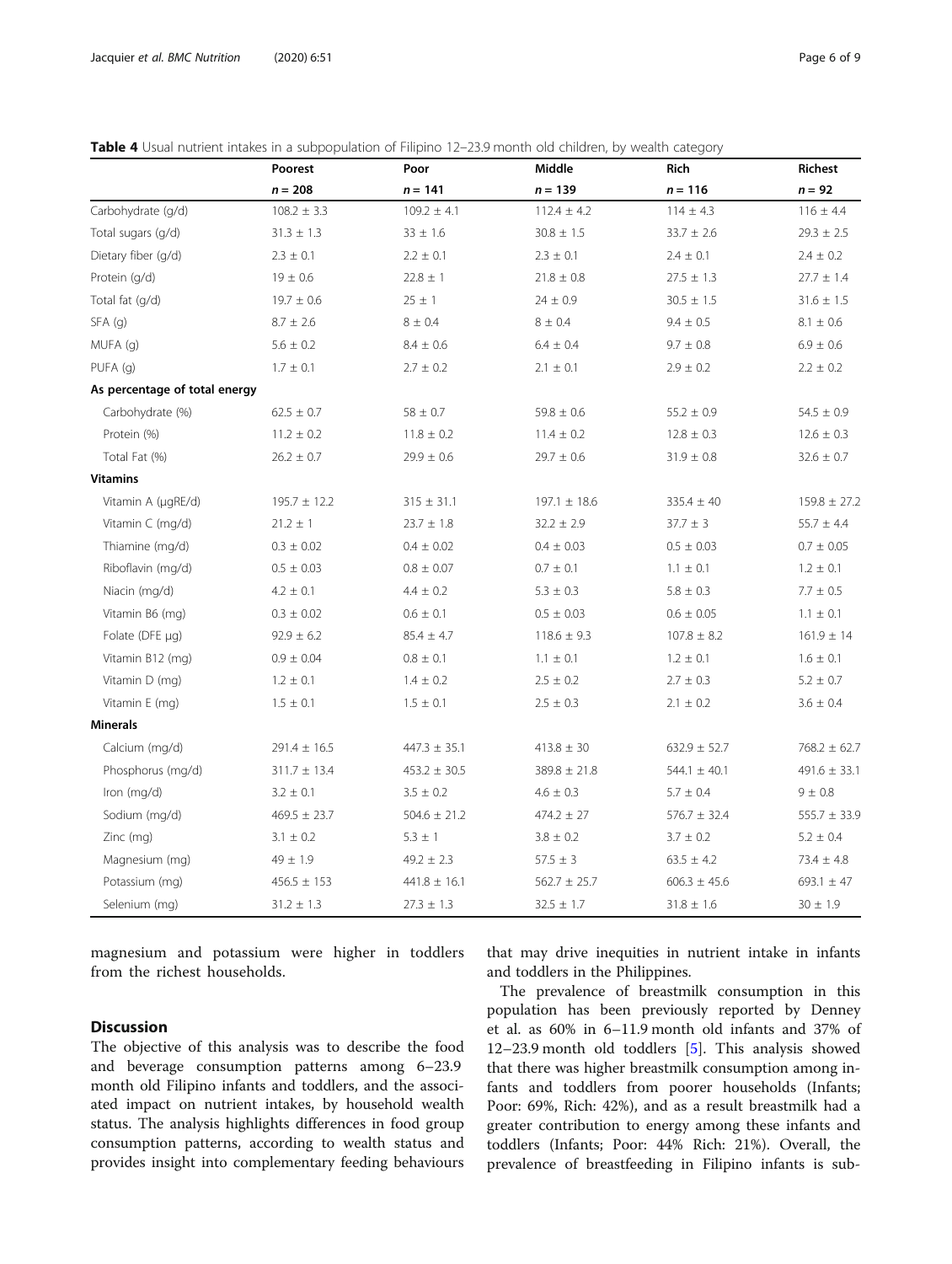optimal and does not adhere to the guidelines of continued, on-demand breastfeeding until 2 years of age and beyond [[1\]](#page-8-0). Nonetheless, the situation is better than that reported in national surveys from other geographies e.g. China (44% 0–5.9mo) [\[17\]](#page-8-0) and Mexico (15% 0–3.9mo) [[18\]](#page-8-0). Public health strategies, including educational campaigns and the availability of lactation consultants, are required to further increase the rates of breastfeeding among Filipino mothers.

In the current study, breast milk contributes 7–40% of energy intakes of infants and toddlers between 6 and 24 months, depending on the child's stage and wealth status, with infant/toddler formula providing from 1 to 50% of energy intakes. Additionally, rice contributed from 8 to 23% of energy intakes in this population. However, breast milk and rice are low in minerals such as iron and zinc, and infant need complementary foods, in particular, those that provide iron, zinc and calcium, from the age of 6 months [\[19](#page-8-0), [20](#page-8-0)]. Infants typically consume relatively small amounts of complementary foods between 6 and 11.9 months, therefore, the nutrient density of these foods needs to be high [[21\]](#page-8-0). The current analysis suggests that consumption of nutrient dense food at this age is low, therefore educational strategies are needed to inform mothers of the importance of consuming nutrient dense foods at this early life stage. An extensive study examining Filipino infant and child feeding (6–23 months of age) in urban areas reported that children who are breastfed were more likely to be anaemic or iron deficient after 6 months of age than those receiving fortified foods [\[7](#page-8-0)]. This is similar to results reported in other countries including India, China and Japan [[22](#page-8-0)– [24\]](#page-8-0). Fortified young child beverages provide a source of iron among Filipino infants (6–11.9mo) and toddlers (12–23.9mo), respectively [\[5\]](#page-8-0). However, consumption of these products was more prevalent in infants and toddlers from higher income households. This may, in part, explain some of the differences in nutrient intakes according to household wealth category.

Rice is the most commonly consumed (94.8%) food in the Philippines, and is also the primary source of energy, protein, iron, thiamin and niacin [\[4](#page-8-0)]. In the current study the percentage contribution of rice to total daily energy, was consistently higher among children from the poorest households in infants and toddlers. This was reflected by poorer intakes of vitamins and minerals in toddlers from poorer backgrounds. However, a recent paper by Denney et al. in the same population, identified inadequate of protein and B vitamins in Filipino infants and toddlers at population level [\[5](#page-8-0)]. Ideally, the mandatory rice with vitamins and minerals in the Philippines could provide a public health opportunity to improve nutrient intakes, particularly among children from poorer households. For example, a study among school kids revealed significant reduction in anaemia after a 120 day supervised fortified lunch feeding program [[25\]](#page-8-0). Unfortified complementary foods that are plant-based generally do not provide sufficient key nutrients such as iron, zinc and calcium in adequate amounts for very young children in developing countries [\[26](#page-8-0)]. The current analysis identified low intakes of iron, zinc and calcium in young Filipino children, particularly in those from poor households. Therefore, initiatives to support fortification of commonly consumed foods could help to close this gap in nutrient intakes.

In general, infant cereal consumption is low in the Philippines, with the exception of a sub-population from the rich households. In the current study, iron-fortified infant cereal, as recommended in complementary feeding by the American Academy of Paediatricians [\[27](#page-8-0)], was lacking from the diet, except among 6% of 6– 11.9mo infants from the middle and rich households. The current study identified a very limited diversity of foods in the diets of Filipino infants and children, with less than 5 foods making up 80% of the diet in 6–11.9 month olds and 60% of the diet in 18–23.9 month olds. Nutrient-dense protein foods such as eggs, pork and chicken were more likely to be consumed by children from richest households. Whereas, fish was more likely to be consumed by children from low wealth households. Improving access to nutritious or fortified foods for children, particularly breast-fed infants such as infant cereal, could help to improve micronutrient intakes. However, it must be noted, that even in the U.S., iron and zinc were identified as problem nutrients [[16](#page-8-0)] despite the widespread availability of fortified foods for infants. Therefore, ensuring adequate nutrient supply in complementary feeding is clearly complex and requires further detailed study in order to examine how young children can meet their nutrient needs in these challenging circumstances.

In the current study, SSBs were more likely to be consumed by infants and young toddlers from the poorest households. However, SSBs were consumed at approximately equal prevalence across wealth categories in 18– 23.9 month olds. Since the nutrient needs, according to body weight, of infants and young children are very high [[27\]](#page-8-0) there is typically no room in the diet for nutrientpoor foods such as SSBs. In the current study, infants were more likely to consume fruit juice and powdered chocolate milk than other types of SSBs. In order to help combat the nutritional inadequacies in the Philippines, fruit juice and chocolate milk are often fortified and have been shown to be among the top sources of micronutrients in the diets of Filipino children [\[5](#page-8-0)]. Fortified fruit juice has been effective at reducing the basal level of iron deficient anaemia in Filipino school children from 100 to 13%  $[28, 29]$  $[28, 29]$  $[28, 29]$  $[28, 29]$  $[28, 29]$ . However, it must be noted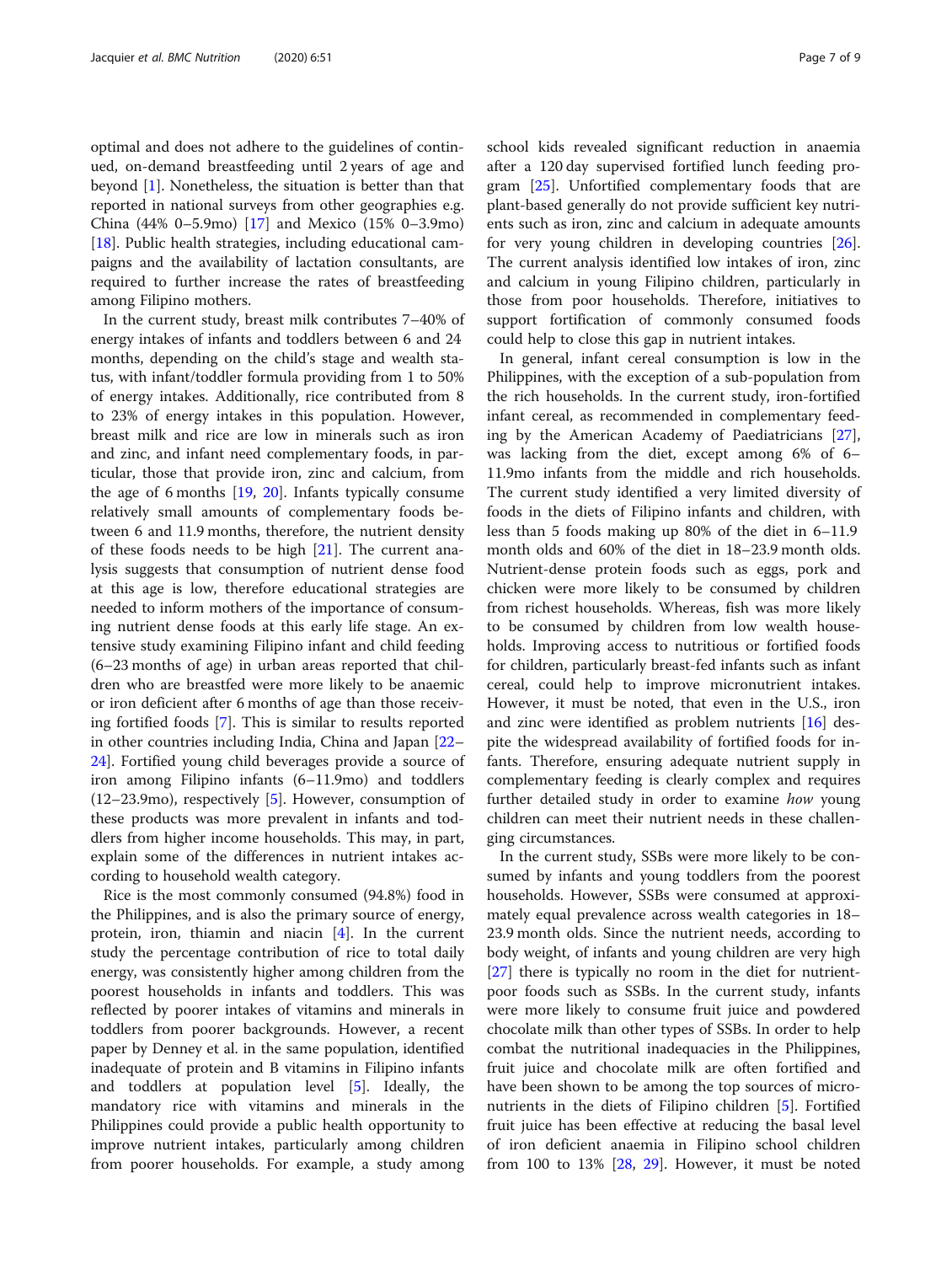that unpublished data from the most recent Philippines National Nutrition Survey shows that the prevalence of overweight has increased in 3–5 year old children between 2015 and 2018, with a similar trend observed in school-aged children (Preliminary Results National Nutrition Survey 2018, Food and Nutrition Research Institute). Evidence suggests that excess weight gain in infancy, of which consumption of a poor diet (low in fruit and vegetables and high in sugar) or a high calorie diet, in early childhood could be a contributing factor, has been associated with increased risk of developing obesity and associated comorbidities in later life [[30](#page-8-0)–[32](#page-8-0)]. The current study demonstrated that the diet of Filipino infants is rich in carbohydrates, with limited protein intakes and low adherence to the local Filipino Pinggang Pinoy recommendation for frequent consumption of fruit and vegetables. This may be due to a number of factors including high cost, limited access to fresh fruit and vegetables, poor nutrition knowledge and family members' food preferences [\[33](#page-8-0)]. Therefore, the importance of fruit and vegetables, meat, poultry, fish and eggs, should be emphasised in Filipino households, regardless of wealth status. Public health authorities may wish to investigate methods to improve accessibility to such foods, particularly among low-income households.

This study presents a very comprehensive evaluation of complementary feeding patterns of Filipino infants and young children. It relied on nationally representative data from the National Nutrition Survey in 2013. Several limitations are noted. The dietary intake estimates for the infants and young children were based on reports by parents, and may have included inaccuracies leading to over- or under-estimation of food intakes. The data were collected in 2013, and it is possible that new foods on the market in the Philippines, especially fortified foods, could have resulted in subsequent improvements in the nutrient intake estimates of young children. Furthermore, we used a single 24 h recall to assess food group intakes, and this may not fully capture habitual dietary intakes. Dietary supplements were not included in the analysis and, if used, may have also increased nutrient intakes in this population.

## Conclusion

Strategies aiming to make fortified foods affordable and accessible to low-income populations, and the widespread use of vitamin and mineral supplements of young children and their breastfeeding mothers could help to improve nutrient intakes. This study provided a detailed assessment of nutrient intakes in this population according to wealth category, but additional assessments of foods available in the local food supply would be required to determine if food fortification or supplementation would be the most appropriate strategy for meeting

nutrient gaps. In addition, environmental and conservational issues need to be considered when evaluating nutrient sources for low-income and vulnerable populations in the Philippines.

In light of the high rates of anaemia and inadequate nutrient intakes among Filipino infants, future research should focus on determining how best to meet the nutritional needs of young Filipino children. Further work is needed to identify potential targets for food fortification, and to clarify the impact of fortification (or supplementation) with single or multiple nutrients is needed. Diet modelling studies on the impact of fortification of commonly consumed foods or supplementation may shed light on the feasibility of potential strategies aimed at improving nutrient intakes, particularly among infants and toddlers from poor households.

#### Abbreviations

24Hr: 24 hour; NNS: National Nutrition Survey; FNRI: Food and Nutrition Research Institute; IDES: Individual Dietary Evaluation System; SSBs: Sugarsweetened beverages

#### Acknowledgements

We acknowledge the contribution of Royce Ann Octavio, Kristine Biona and Regina Rodriguez for building food composition tables and food groups, along with Mark Lester Cayadong, and Glen Melvin Gironella for work in data management and programming. We would also like to thank the field workers who assisted in data collection and the caregivers and children who participated in the study. We also thank Liya Denney for her guidance.

#### Authors' contributions

E.F.J designed the analysis, interpreted the data, wrote the manuscript and has the final responsibility for the contents. M.B.T conducted the analysis. Y.M.L and I.A.A, contributed to the data analysis, data interpretation and manuscript editing. M.V.C. contributed to the critical review and editing of the manuscript. All authors read and finally approved this manuscript for submission.

#### Funding

The National Nutrition Survey including was funded by the Government of the Philippines. This included design of the study and collection and analysis of the data. This analysis of food consumption by wealth status, interpretation of the data and writing of the manuscript was funded by the Nestlé Institute of Health Sciences, Lausanne, Switzerland.

#### Availability of data and materials

The datasets supporting the conclusions of the study are included in the article. Any additional data will be available on request. The datasets used and/or analyzed during the current study are available from the FNRI on reasonable request.

#### Ethics approval and consent to participate

The protocol and survey instruments were approved by the Ethics committee of the Food and Nutrition Research Institute (FNRI) and written informed consent was obtained from all households that participated (through parent / guardian for children under 10 years old). Written informed consent was obtained from a parent/guardian for participants under 16 years old.

#### Consent for publication

NA.

#### Competing interests

E.F.J. and Y.M.L. are employees of Nestec. Ltd. (Nestlé Institute of Health Sciences), Lausanne, Switzerland. The opinions expressed in the article are